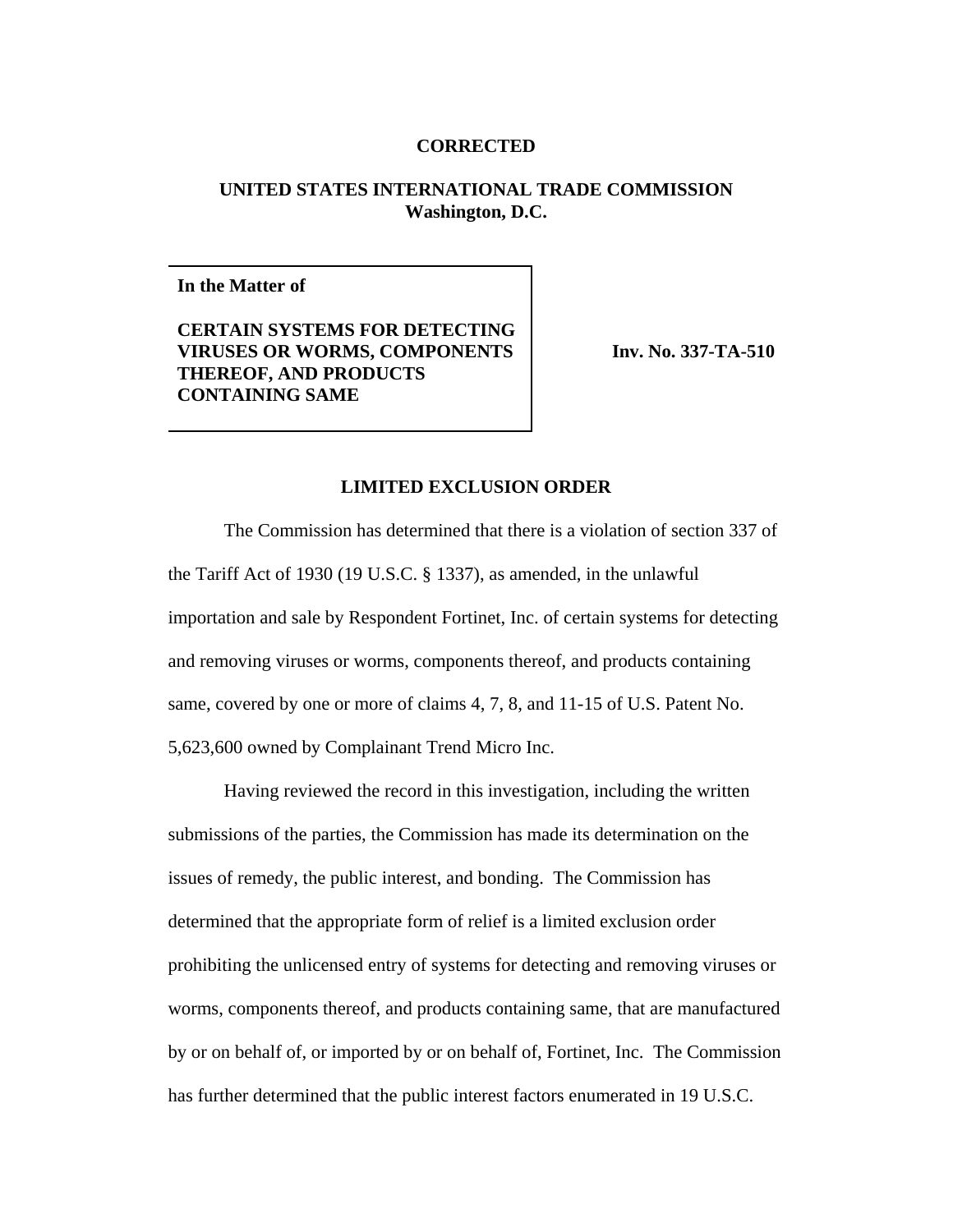§ 1337(d) do not preclude issuance of the limited exclusion order, and that the bond during the Presidential review period shall be in the amount of 100 percent of the entered value of the articles in question.

Accordingly, the Commission hereby **ORDERS** that:

1. Systems for detecting and removing viruses or worms, components thereof, and products containing same, covered by one or more of claims 4, 7, 8, and 11-15 of U.S. Patent No. 5,623,600 that are embodied in a tangible medium and manufactured abroad by or on behalf of, or imported by or on behalf of, Fortinet, Inc., or any of its affiliated companies, parents, subsidiaries, or other related business entities, or their successors or assigns, are excluded from entry for consumption into the United States, entry for consumption from a foreign trade zone, or withdrawal from a warehouse for consumption, for the remaining term of that patent, except under license of the patent owner or as provided by law.

2. Systems for detecting and removing viruses or worms, components thereof, and products containing same that are excluded by paragraph 1 of this Order are entitled to entry for consumption into the United States, entry for consumption from a foreign trade zone, or withdrawal from a warehouse for consumption, under bond in the amount of 100 percent of entered value pursuant to subsection (j) of section 337 of the Tariff Act of 1930, as amended, 19 U.S.C. § 1337(j), from the day after this Order is received by the President until such time as the President notifies the Commission that he approves or disapproves this

2